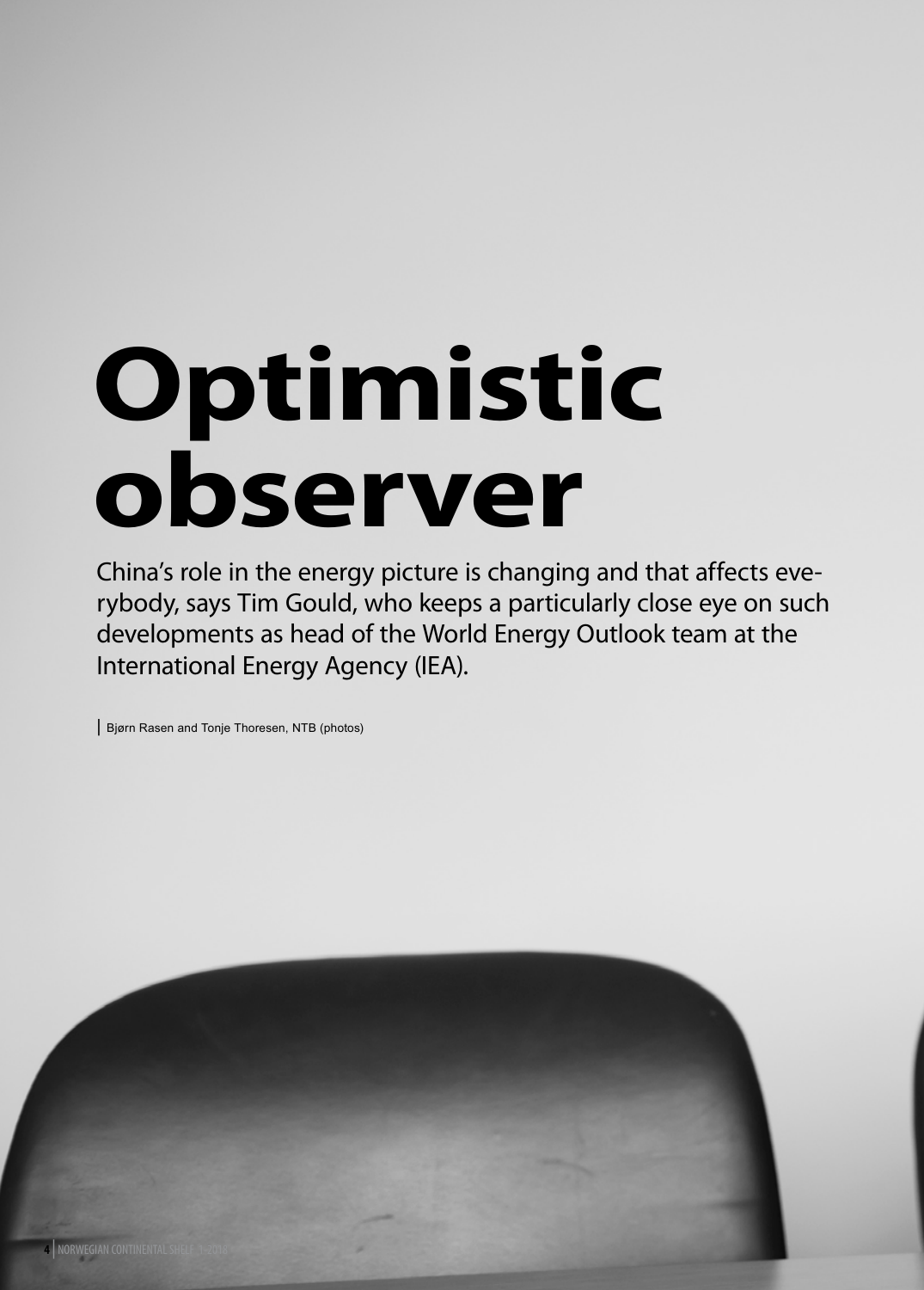**More oil.** *It is still too soon to write oil's obituary, says Tim Gould, head of the World Energy Outlook team at the IEA. "For the moment, demand continues to increase at well above the rule of thumb, which puts the annual rise at one million barrels per day."*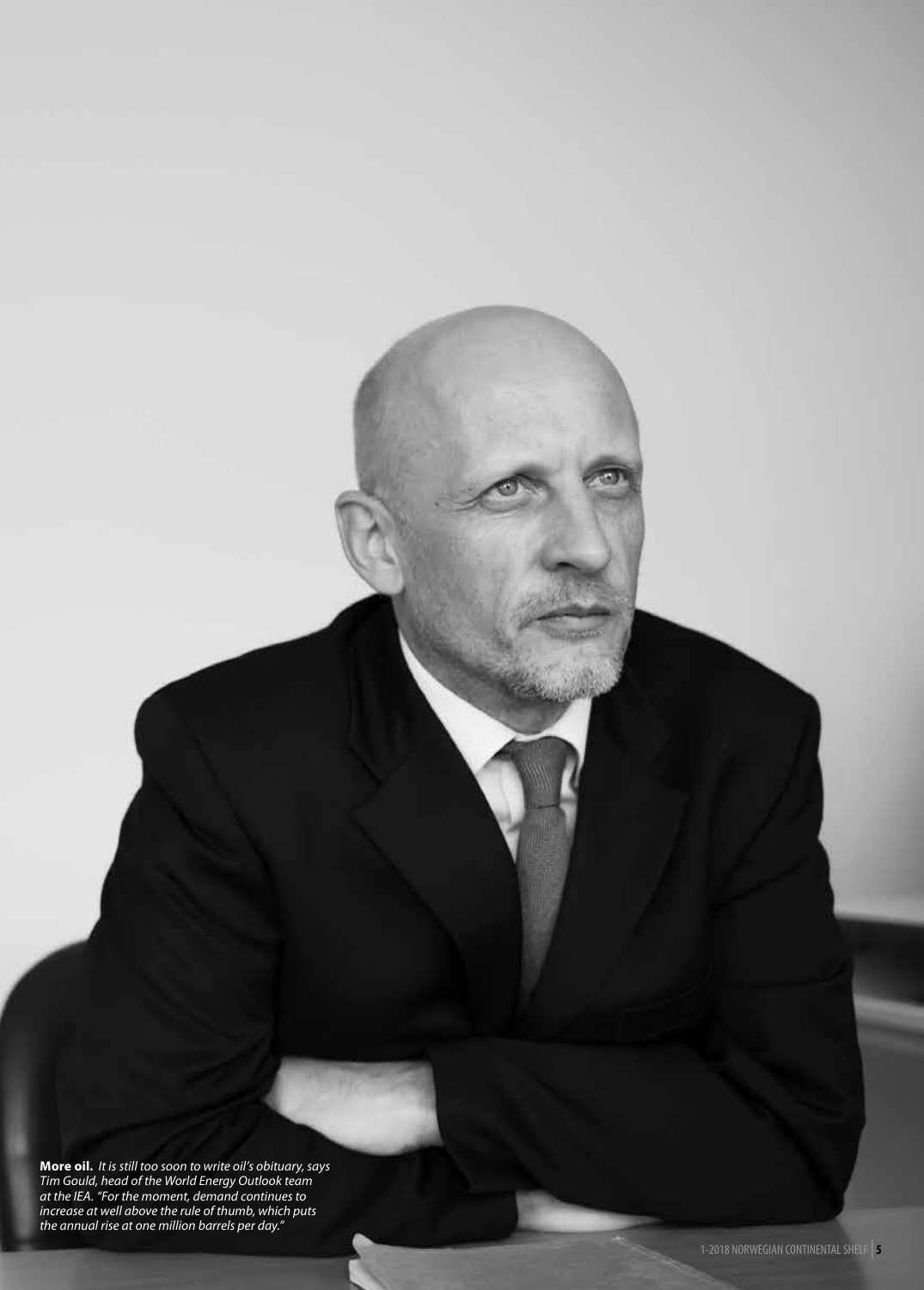The diesel generators dron<br>
around the IEA offices in<br>
Paris near the banks of the<br>
Seine, where the whole<br>
area is under developmen<br>
Ten stories above the racket, Gould he diesel generators drone around the IEA offices in Paris near the banks of the Seine, where the whole area is under development. explains the Agency's thinking on trends in global energy demand.

With the world close to consuming 100 million barrels of oil per day, not to mention other forms, the questions are whether the IEA sees changes in consumption patterns and whether tomorrow's technology and energy mix are sustainable.

Gould ultimately expresses an optimistic view, after going into detail about the agency's views on many of the big challenges facing the world.

He has received a copy of Norwegian Continental Shelf's second issue in 2006 containing its previous interview with the IEA. That was the year Facebook began and Italy won the football World Cup.

The question is whether the world has developed as the Agency expected 12 years ago – and how it now thinks about the prospects out to 2040.

### **On demand**

It is still too soon to write oil's obituary, Gould observes. "For the moment, demand continues to increase at well above the rule of thumb, which puts the annual rise at one million barrels

per day."

This growth has come from the developing world over the past decade – particularly China. But he says the Chinese role in oil – and many other energy markets – is changing in interesting ways and they may not remain the main force in growing demand.

"You need to look to India and other parts of the developing world to see the main forces behind future growth in the oil market," Gould maintains.

Other important factors are that technology and policies have moved on over the past decade. "There's a more widespread focus on fuel efficiency. And electric cars are now a feature of the oil market in a way they weren't only a few years ago."

He points out that more efficient fuel use is already making a very big difference. Three out of every four passenger cars sold worldwide are now covered by some form of fuel efficiency standard.

The position for electric cars varies widely by country, with Norway among those pushing faster than others. Now China is making a big drive for electric mobility, not only with cars but also for scooters and buses.

"A few more years may be needed before this starts to displace really substantial amounts of oil," Gould says. "But we have a long-term outlook to 2040. The further you look into the future, the more this becomes a real feature."

He does not disagree with the observation by environmental guru Lester Brown in the early 1990s that a Chinese shift from bikes to cars would create a real problem.

"Vehicle ownership in China is one of the most important questions for anyone who looks into the future, and particularly energy markets and oil demand. Today, around 120 per 1 000 people in China own a vehicle compared with 700 per 1 000 people in the USA."

"But in Beijing and many other Chinese cities, the city authorities have put a number of measures in place to constrain the rise in individual vehicle ownership, especially for traditional petrol-fuelled cars. Unless it's electric, registering a new car there isn't straightforward."

Mass transit is another important issue, Gould notes. The big question is what transport policy emerging cities in central and western China will follow. As ever with China, relatively small variations in outcomes there could have a substantial effect on global trends.

### **On cars**

Populous India is a different case, he says. Its energy demand is only a third of China's today and vehicle ownership

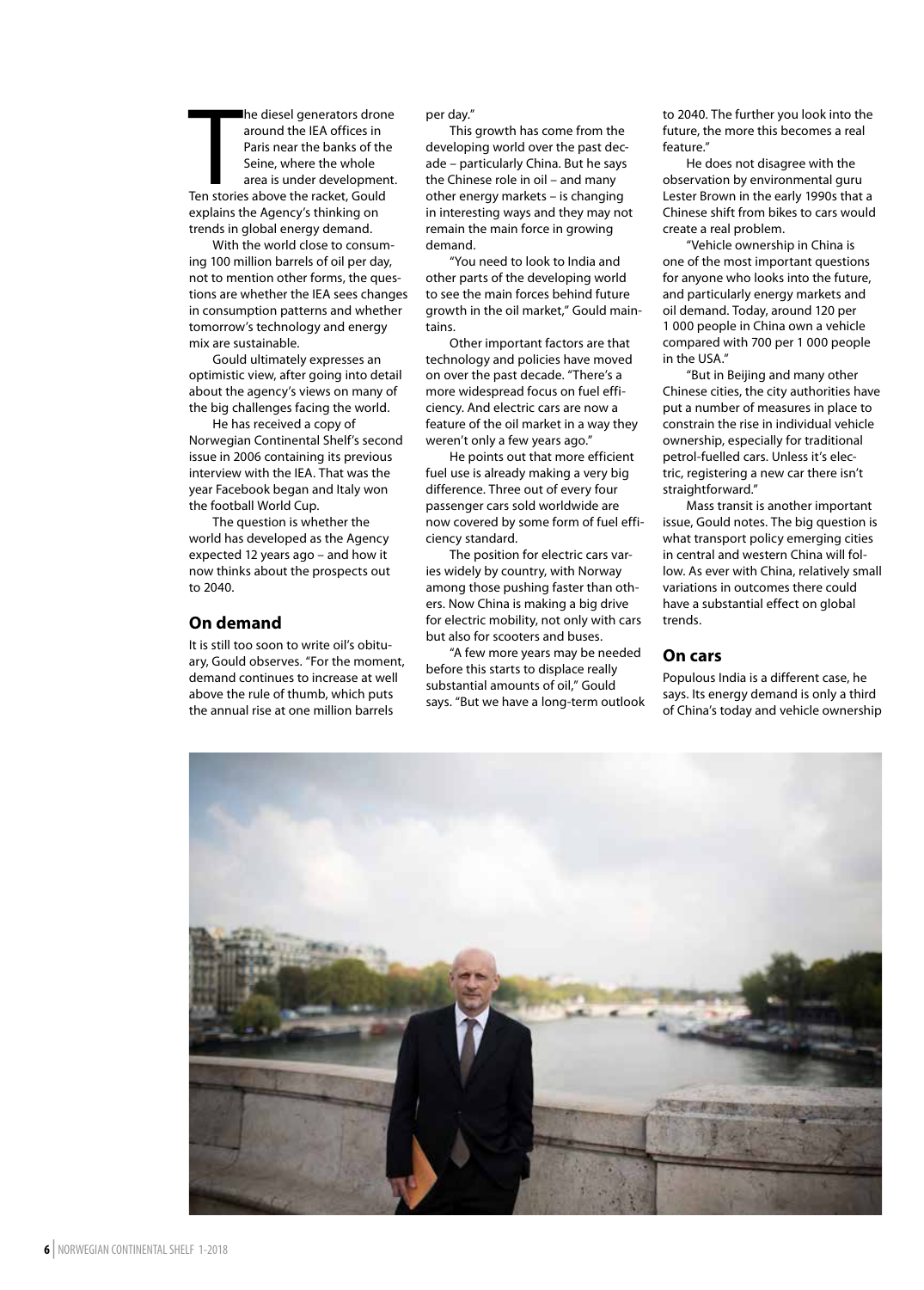is likewise relatively low.

Indications from India that it wants to push electric vehicles are therefore a very interesting development. But Gould believes it remains too early to say how fast their development will  $h$  $\rho$ 

Twelve years ago, IEA executive director Fatih Birol told Norwegian Continental Shelf that the use of fossil fuels in the transport sector needed to change.

Asked whether this has happened, Gould replies that transport is indeed the sector to watch. Oil currently dominates the fuel mix in public transport by road, accounting for about 94 per cent. "But you can see some competitors and policies which may reduce that share."

He also stresses the need to distinguish between different transport areas. A future without oil is more attainable for passenger cars than for heavy goods vehicles and shipping.

"There's a real possibility that the amount of oil used for passenger cars in 2040 will be lower than today, despite an expected doubling in the worldwide car fleet to two billion units."

"A number of elements play into that. The main one is fuel efficiency, but others include switching to biofuels in some regions as well as natural gas and, of course, electricity."

But passenger cars only account for a quarter of world oil demand. Sectors where substitution away from oil is difficult must also be addressed to get the full picture.

Gould says one of the biggest growth sector is lorries, where fuel economy standards are much less widespread than for cars.

While alternatives to oil exist in the maritime field, they may not challenge as much and as quickly. And aviation has very few alternatives to oil.

"To put all these together, you could see oil demand fall for cars and power generation. But this is outweighed by rises for the lorries, aviation, maritime and petrochemicals."

Asked whether hydrogen could be an alternative, Gould reflects before answering. He and his colleagues observe that the momentum for cars is with electric propulsion.

"Batteries can work for cars, but the larger the load, the tougher the

task for them. This makes electrification of heavy freight more difficult," he points out.

"Hydrogen is a possible alternative for the latter. In fact, there are many possible roles that hydrogen could play, not just in transport but in other sectors too. But that's looking some way off into the future. A large-scale role for hydrogen isn't around the corner."

### **On politics**

Asked whether oil, gas or coal have increasingly become more a matter of politics over the past 12 years, Gould says that energy will always be a political question.

"What's become stronger are the environmental concerns people have over energy, not least as a result of the Paris agreement on climate change."

He also observes that energy security has changed because of shale gas and tight oil production in the USA. This was only just starting to be talked about a decade ago.

And the security of electricity is now becoming a hot topic, as it takes a larger share in energy use and the rise of renewables changes the way that power markets operate.

The Paris agreement involved a wide range of nations signing on to move beyond the need for fossil fuels, Gould notes. But the IEA does not believe this should stop investment in oil.

"We've done a lot of modelling for scenarios which comply with the Paris agreement. In these, oil demand is declining in the 2030s by around one to 1.5 per cent per year.

"In Norway and many other countries, the decline in production from your existing fields is much steeper. That leaves a gap which still needs to be filled by new projects.

"So, even in a scenario fully consistent with Paris, you still have a significant need for upstream activity. Investment in oil will continue to form part of a least-cost approach to the energy transition."

### **On gas demand**

The future of gas in various markets is also the subject of much discussion, and some maintain that demand will fall quickly. Gould does not agree.

Prospects vary by country but gas does relatively well in the IEA's outlook to 2040, he says, and certainly better than the other fossil fuels.

"That's true both with the policy scenarios which are shaping up now and in a scenario complying with Paris. In all these cases, global gas use increases from where it is today."

The reasons are simple, he says. Gas, working alongside renewables, fits well into a scenario where the world cares more about environmental outcomes. And that can be observed in many developing parts of the world.

Concern over air quality in China's large cities is huge, for example. That question cannot be resolved only by expanding renewable electricity generation.

Gould notes that many mediumsized Chinese enterprises, located on the outskirts of major cities, need high-temperature heat for their operations.

Currently they burn coal, and this is a major cause of poor urban air quality. So the priority is to move over to alternative fuels. And gas is a good solution.

The picture has also changed in the USA, where gas has been important in reducing CO2 emissions along with an expansion in renewables. "In 2016, more US electricity was generated from gas than coal for the first time," he observes.

"So, from my perspective, gas fits into that picture of change in the energy world. It's more attractive as an option for many importing countries.

"Twelve years ago, 15-16 countries imported liquefied natural gas (LNG). That number is now well over 40. With relatively low prices and an increasingly competitive global market, gas fits into the energy strategies of more countries."

LNG is more flexible than pipeline transport, and the IEA forecast in 2009 that its share of the market was set to rise. But Gould says this shift is even faster than the agency envisaged at the time, with Australia and the USA helping to put ever more LNG on the market.

Europe is reasonably well placed here, and Gould believes that competition between suppliers is beneficial for European buyers. The region is surrounded by major resource-holders

**Energy gap.** *"The world's population is set to expand by around 1.7 billion people up to 2040," Gould observes. "And many people worldwide also have no access to modern energy, including 1.1 billion without electricity. So there's a huge gap in the global energy system which needs to be filled."*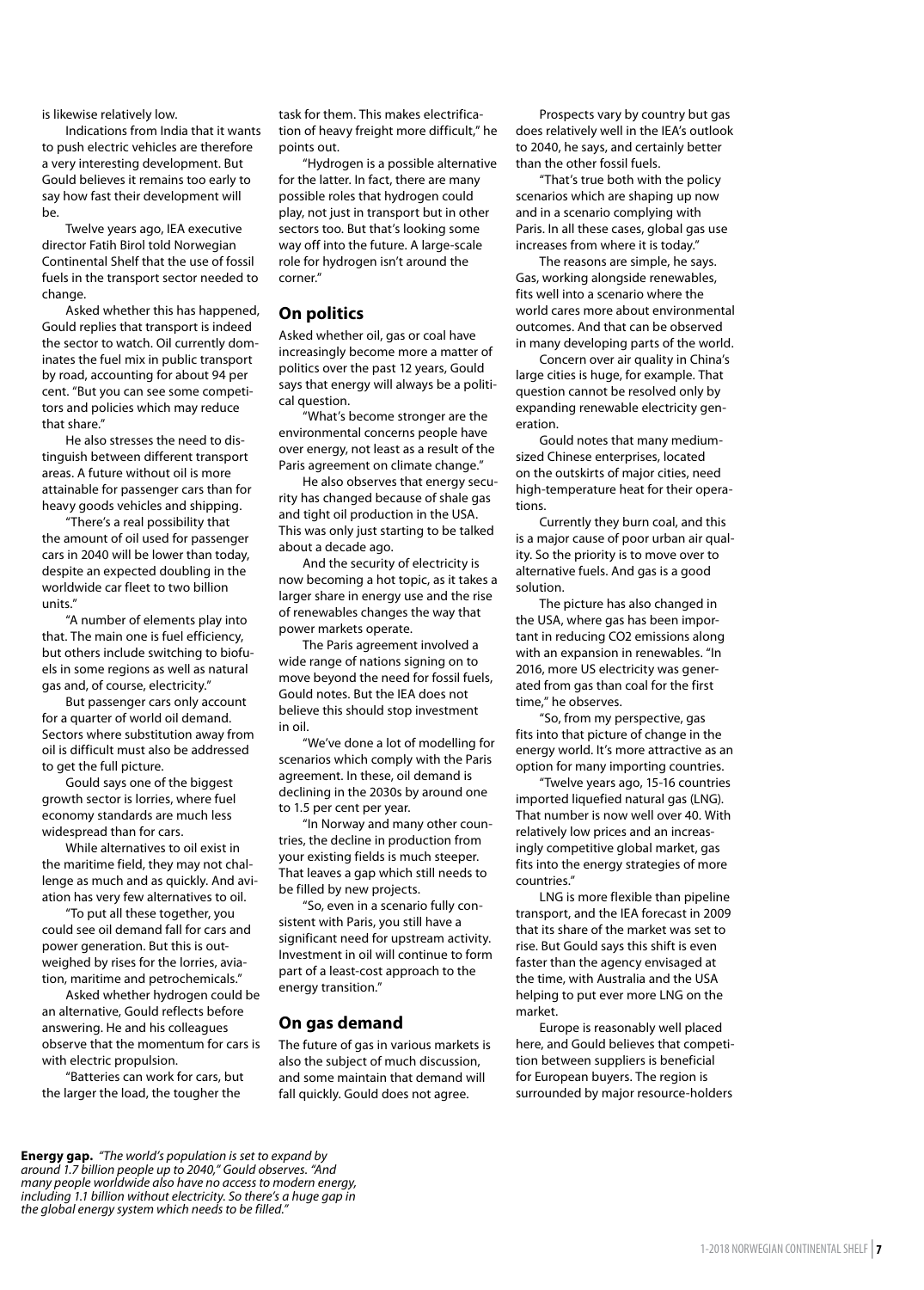# *Another trend we see is that digitalisation will affect* how *people use energy.*

from Russia – likely to remain the biggest supplier – to Norway, the Caspian/Middle East and North Africa.

And gas can be supplied by pipeline as well as through LNG shipments to terminals in the Mediterranean or north-west Europe for pumping into the extensive distribution network.



**Electric.** *"There's a more widespread focus on fuel efficiency," says Gould. "And electric cars are now a feature of the oil market in a way they weren't only a few years ago."*

# **On the energy gap**

The IEA appreciates the paradox that the world's population is growing, with an associated need for more energy, at the same time as countries ought to cut fossil fuel consumption. How to meet this challenge is the question.

Over the past 25 years, the fuel which met the largest share of global demand growth was coal. But over the next 25, renewables, together with gas, will meet more than 80 per cent of the anticipated rise in consumption.

"The world's population is set to expand by around 1.7 billion people up to 2040," Gould observes. "And many people worldwide also have no access to modern energy, including 1.1 billion without electricity."

"So there's a huge gap in the global energy system which needs to be filled. In our view, this can be done. India, for example, announced recently that every village in the country now has an electricity connection, a huge step towards linking every household. But there's much more to do, especially in sub-Saharan Africa.

"World Energy Outlook identifies how electricity access can be improved – the combination of fuels and technologies which can meet the UN sustainable development goals for 2030."

A lot has changed over the past decade, Gould acknowledges, including very large cost reductions for renewable technologies. That opens some new pathways for access, especially for rural communities far from a centralised electricity grid.

Another huge challenge is that 2.6 billion people worldwide use biomass as cooking fuel, which causes deforestation and poses health risks for people preparing food over open fires.

Liquefied petroleum gas (LPG) could play a bigger role here, Gould believes. "LPG stoves are part of the solution: improving the availability of LPG is a central part of Indian government policy to avoid households cooking indoors over an open fire."

# **On technology challenges**

The IEA does not believe the world will lack energy towards 2040, Gould says, but admits that oil and gas resources will be a challenge.

"The shale revolution has changed the debate around oil and gas resources, from worries about scarcity to a story of abundance. Shale is a good example of how innovation and technology can change the course of the energy sector.

"It's not the only one – there's a lot happening now in offshore oil and gas to streamline designs and use digital technologies in a way which makes these projects more competitive."

"But it's still the case that, as the more accessible resources deplete, the oil and gas industry will need to move to more complex reservoirs in more difficult and remote regions. So continuing the focus on efficiency and technology learning is very important."

The pace of technological change, Gould notes, is going to be one of the keys to the future.

"Look at how the costs of solar, batteries and onshore wind have come down over the past few years,

and what policy support, technology advances and a maturing supply chain are now doing for offshore wind."

"There are technologies on the horizon which could change the picture again," he added. "After fixed-foundation turbines, you could see growth in floating offshore wind, which – once costs come down – would bring a huge additional resource into play."

But in general, the pace at which new technologies are coming into the energy system still lags behind what is needed to meet sustainability goals.

"At the IEA, we're closely following progress with 38 different clean energy technologies," Gould says. "But only a handful of these are currently on track to deliver at the scale required."

## **On the long-term outlook**

Asked what the IEA thinks the picture will look like beyond 2040, Gould becomes vaguer. He justifies this on the ground that 2040 is a reasonable time frame for understanding available technology and investment planning.

Some conclusions can nevertheless be drawn: "The world is going to be more electrified – the share of electricity in final consumption has being going up for some time.

"Another trend we see is that digitalisation will affect how people use energy. That's closely related to electrification, but will also be a factor in industrial energy efficiency and the way we think about mobility."

But the IEA cannot predict in the longer term how electricity can overcome the challenges facing air transport, big industrial processes and heavy goods freight. "Electricity can do a lot, but it can't do everything," Gould admits.

A third trend he wants to highlight is China's changing role in the energy picture. The Chinese have really been the drivers for many global trends in the past – especially for oil and coal.

"In the future, we think China's economic and energy transition will play a similarly important role, but